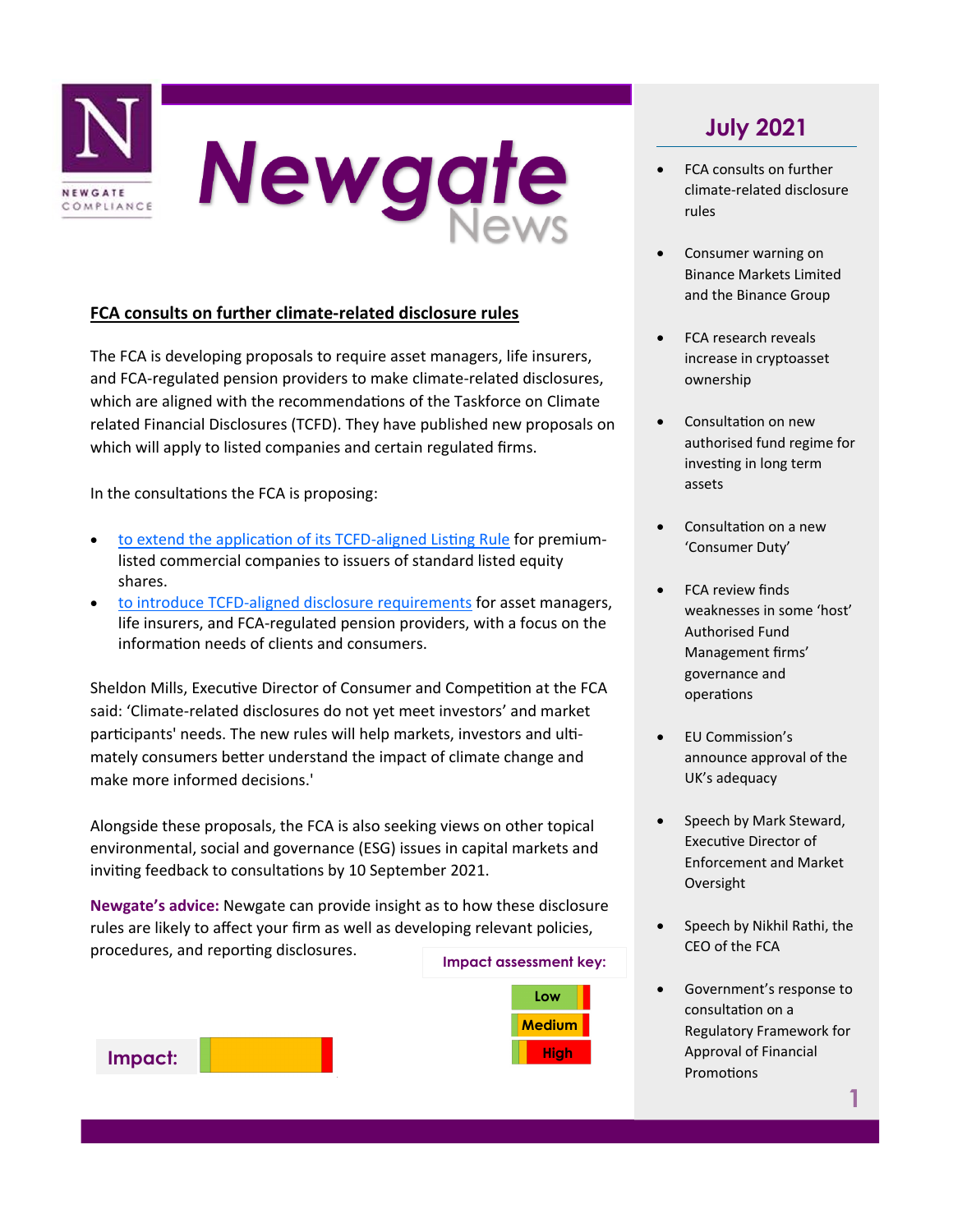### **Consumer warning on Binance Markets Limited and the Binance Group**

On the 26th June, the FCA ruled that Binance, the world's biggest cryptocurrency exchange cannot conduct any regulated activity in the UK.

The FCA have stressed that Binance Markets Limited (part of a wider Group Binance Group), nor any other entity within the group holds any form of UK authorisation, registration or licence to conduct regulated activity in the UK.

The FCA also reiterated their concerns with cryptocurrency and noted that most firms advertising and selling investments in cryptoassets are not currently authorised by the FCA.

**Newgate's advice:** This case demonstrates the scrutiny cryptoasset firms are facing from the FCA. Newgate can assist in helping your cryptoasset firm become authorised.

#### **FCA research reveals increase in cryptoasset ownership**

Recent consumer research published by the FCA estimates that 2.3 million adults now hold cryptoassets (up from 1.9 million last year), while 78% of adults have now heard of cryptoassets, up from 73% in a year.

38% of crypto users regard them as a gamble (down from 47% last year) and increasing numbers see them as either a complement or alternative to mainstream investments. 1 in 10 who had heard of cryptocurrency said they are aware of consumer warnings on the FCA website.

Sheldon Mills, FCA's Executive Director, Consumers and Competition said: It is important for customers to understand that because these products are largely unregulated that if something goes wrong they are unlikely to have access to the FSCS or the Financial Ombudsman Service. If consumers invest

Please contact Newgate Compliance for further information.





in these types of products, they should be prepared to lose all their money.'

**Newgate's advice:** This highlights the FCA's concern over rising cryptoasset ownership. If your firm is planning on entering the crypto space, Newgate Compliance can provide advice and assistance on what you will be able to do and whether you will need FCA authorisation.



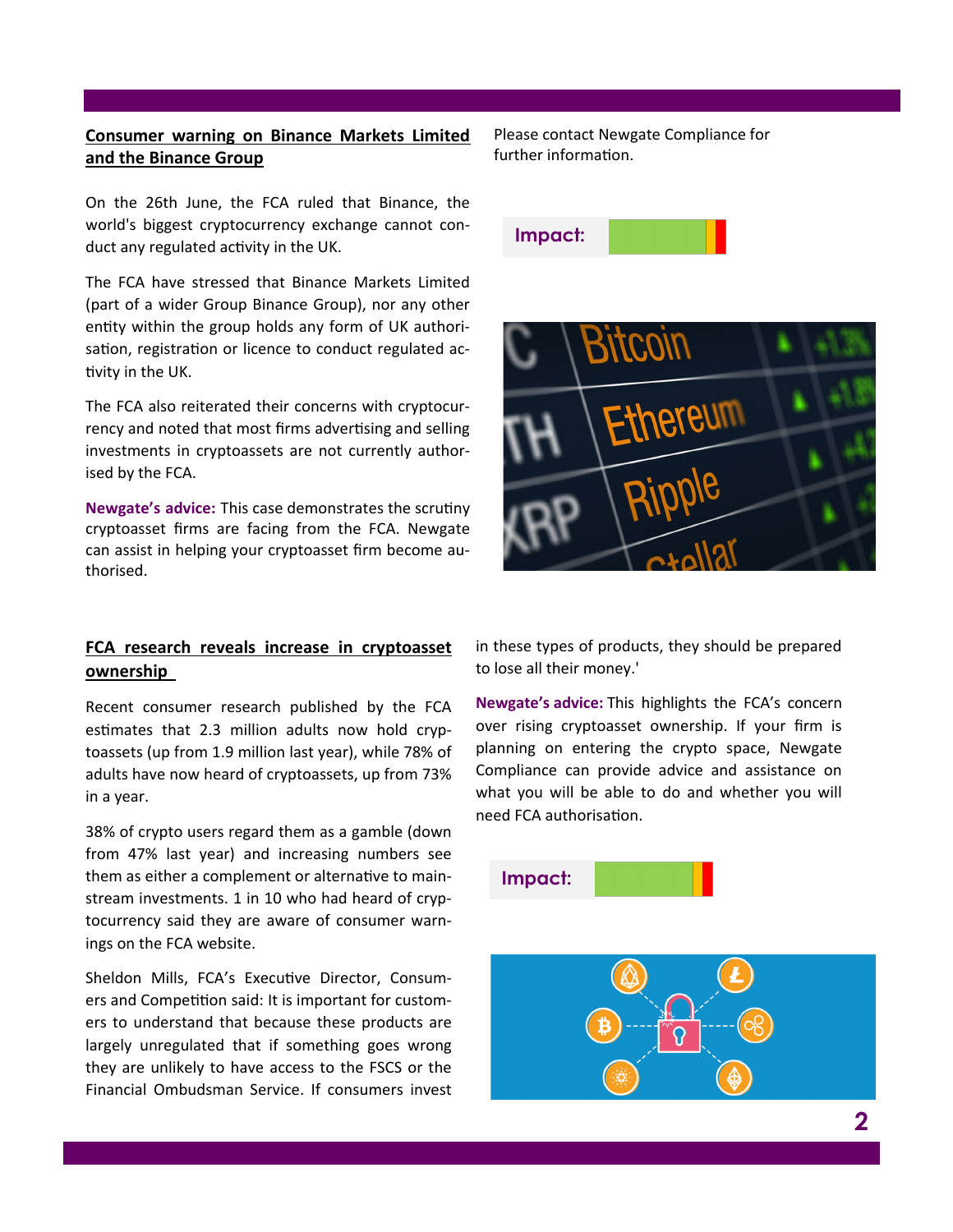### **Consultation on new authorised fund regime for investing in long term assets**

The FCA are consulting on a regime to enable UKauthorised open-ended funds to invest more efficiently in long-term, illiquid assets. The FCA have noted that some investors feel there are barriers to this type of investment, related to fund structures as well as to wider issues.

Announcing the creation of the Long-Term Asset Fund (LTAF), the FCA has stated that they hope this will help overcome issues related to fund structures and facilitate an environment where investors that wish to invest in productive finance assets can do so.

The FCA sought feedback on the consultation which closed on 25 June 2021.

**Newgate's advice:** Newgate will keep you updated as this consultation develops and inform if it is likely to mean any changes for your firm.

**Impact:**

#### **Consultation on a new 'Consumer Duty'**

The FCA are consulting on a new 'Consumer Duty' that would set clearer and higher expectations for firms' standards of care towards consumers. The FCA stated that this would require a shift in culture and behaviour for many firms.

The 'Consumer Duty' would have 3 key elements:

- A Consumer Principle, which sets a clear tone and uses language that reflects the overall standards of behaviour expected from firms.
- 'Cross-cutting Rules' which develop and clarify the Consumer Principle's overarching expectations of firm conduct and set out how it should apply in practice.
- 'Four Outcomes': a suite of rules and guidance that set more detailed expectations for firm conduct in relation to 4 specific outcomes for the key elements of the firmcustomer relationship.

Following, [their recently published guidance on](https://www.fca.org.uk/publications/finalised-guidance/guidance-firms-fair-treatment-vulnerable-customers)  [the issue,](https://www.fca.org.uk/publications/finalised-guidance/guidance-firms-fair-treatment-vulnerable-customers) the FCA also reiterated that vulnerable customers are at greater risk of harm and noted

firms should take additional care to ensure vulnerable consumers receive outcomes that are as good as for other consumers.

The FCA are inviting feedback on this proposal by 31 July 2021.

**Newgate's advice:** The FCA is increasingly focussed on ensuring that firms are treating consumers fairly and the new 'Consumer Duty' is designed to ensure consumers can make, and act on well-informed decisions. We will update firms as this consultation develops.

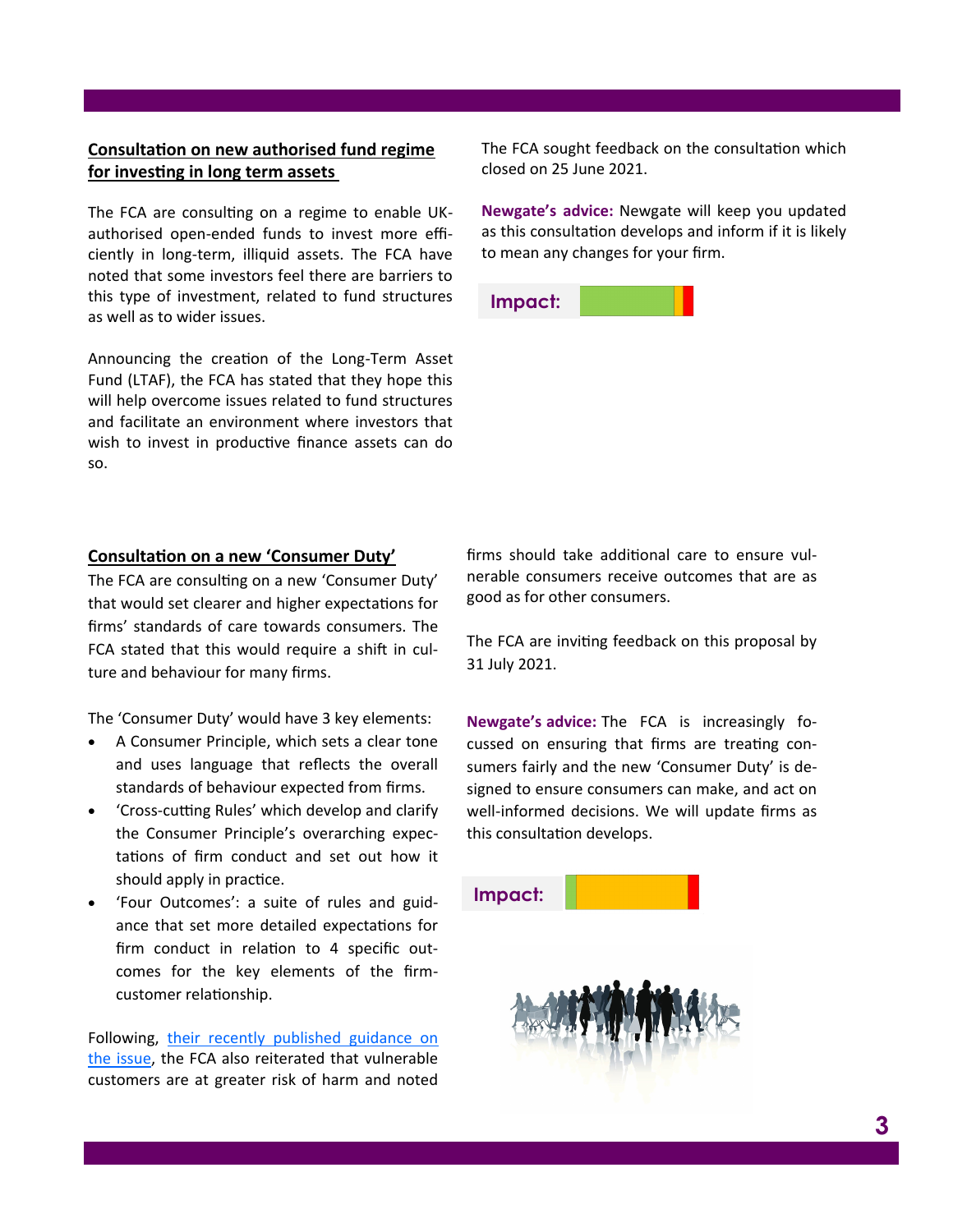### **FCA review finds weaknesses in some 'host' Authorised Fund Management firms' governance and operations**

The FCA has called for Authorised Managers (known as AFMs) to improve their operating standards and controls. The FCA noted that 'host' AFMs are fund operators that delegate investment management to third party investment managers outside of their corporate group.

In the FCA's review of host AFMs between Q4 2019 and Q4 2020, the FCA acknowledged that while some firms are operating well, others have weaknesses in governance structures, conflicts of interest management, and operational controls. Some firms refer to funds as if they are solely operated by third-party investment managers or fund sponsors rather than themselves. There is also a lack of focus on controlling the risk of harm from investors exposed to inappropriate or poor value products.

### **EU Commission's announce approval of the UK's adequacy**

On the 28 June, the EU Commission announced that adequacy decisions for the UK have been approved, meaning that the EU has determined the UK's data protection laws to be robust enough to ensure data can safely flow to the UK from the EU (and EEA).

Information Commissioner, Elizabeth Denham said: "This is a positive result for UK businesses and organisations. Approved adequacy means that businesses can continue to receive data from the EU without having to make any changes to their data protection practices."

**Newgate's advice:** Newgate can provide updated Data policies to take into account changes arising as a result of Brexit. Please contact your Newgate Compliance Consultant for more information.

Sheldon Mills, Executive Director, Consumers and Competition at the FCA said: 'Authorised Fund Managers play an important role as fund operators and we want to ensure they contribute to a thriving investment management industry. Our review indicates that some firms are not sufficiently meeting FCA standards and we want to see significant improvement in this area.'

Further information on the review is available here: [https://www.fca.org.uk/publications/multi](https://www.fca.org.uk/publications/multi-firm-reviews/host-authorised-fund-management-firms)-firmreviews/host-authorised-fund-[management](https://www.fca.org.uk/publications/multi-firm-reviews/host-authorised-fund-management-firms)-firms

**Newgate's advice:** If you are an AFM you must ensure you are meeting FCA standards and the fund complies with FCA rules. Please contact your Newgate Compliance Consultant who can provide further detail on the FCA's review and what it may mean for your firm.

### **Impact:**



**Impact:**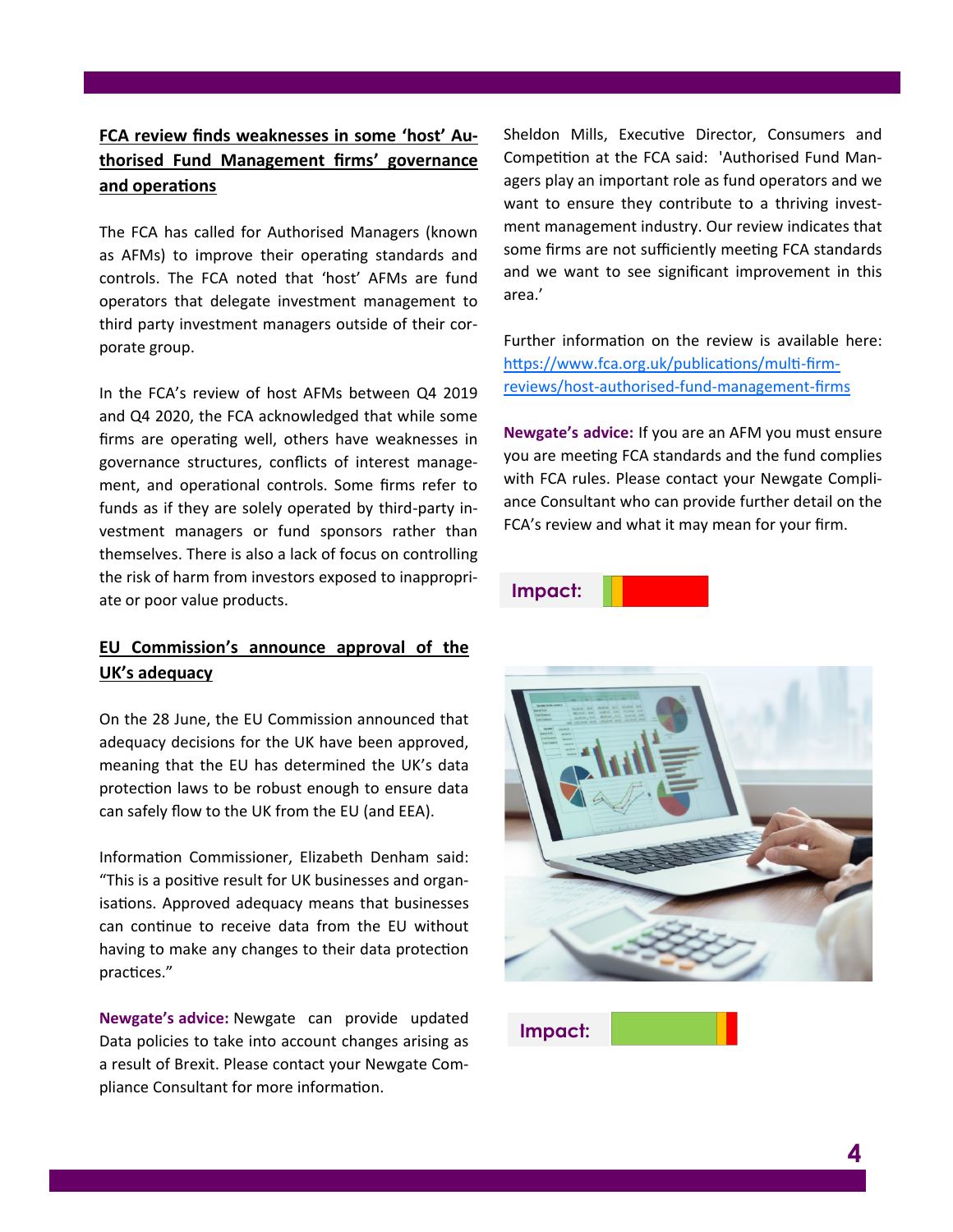## **Speech by Mark Steward, Executive Director of Enforcement and Market Oversight, delivered at FCA Investigations & Enforcement Summit.**

On 18 May 2021, Mark Steward, Executive Director of Enforcement and Market Oversight at the FCA, gave a speech to the FCA Investigations & Enforcement Summit, outlining the FCA's approach to the rise in scams and what firms should be doing to prevent harm. He noted that although the FCA remains active in tackling investment fraud activities in the UK, there can be different results in terms of regulatory power and consumer protection and outcome, depending on numerous technical distinctions.

Mr Steward discussed the rise in unregulated advertisements which are cheap, easy to manufacture, and can target investors in the same way legitimate advertisers find customers. In response to the rise in these advertisements, the FCA have increased proactive monitoring of the internet using a dragnet approach aiming to capture suspicious advertising on the same day or 24 hours after it first appears. Mr Steward also stated the FCA are now able to add firms to their Warning List on the same day or 24 hours after.

Mr Steward also discussed the evolution of social media which has largely been unregulated. The FCA have been engaging with social media firms about a change to the law as a result of Brexit, which requires them, for the first time, to comply with section 21 of the

### **Speech by Nikhil Rathi, the CEO of the FCA, delivered at City Week 2021**

On the 22 June, Nikhil Rathi, the CEO of the FCA delivered a speech at City Week 2021, focussing on the changing landscape of financial markets what the regulatory environment of the future will look like.

Mr Raithi stated that leaving the EU has given the UK the freedom to tailor its rules to better suit UK markets by making them more efficient and targeted, and removing unnecessary barriers to entry. He also noted that there are 1,450 EEA firms currently accessing UK markets via the Temporary Permissions

Financial Services and Markets Act 2000 which prohibits the communication of invitations or inducements to engage in investment activity by persons other than those issued or approved by FCA authorised firms. When providing value adding services social media firms must now comply with section 21, and Mr Steward noted the initial engagement has been encouraging. Mr Steward also noted that the FCA are prepared to act if they do not see effective compliance.

The FCA currently have 50 active investigations involving unauthorised activity involving 183 suspects. Mr Steward stated the FCA has a substantial role to play in combatting scams and frauds. However, it was noted firms should also be doing more to prevent harm and regulated firms who let down their guard, especially in assisting firms on the FCA's Warning List, may well face action from the FCA for doing so.

**Newgate's advice:** Firms are advised to utilise the FCA's Warning List to ensure they do not assist firms contained on there: [https://www.fca.org.uk/](https://www.fca.org.uk/scamsmart/warning-list/search) [scamsmart/warning](https://www.fca.org.uk/scamsmart/warning-list/search)-list/search.



Regime (TPR). As there is a move to a more permanent arrangement, the FCA will rigorously review all firms seeking UK authorisation.

**Newgate's advice:** If you are looking to become authorised in the UK, our dedicated authorisation team can assist. Please contact info@newgatecompliance.com for further information.